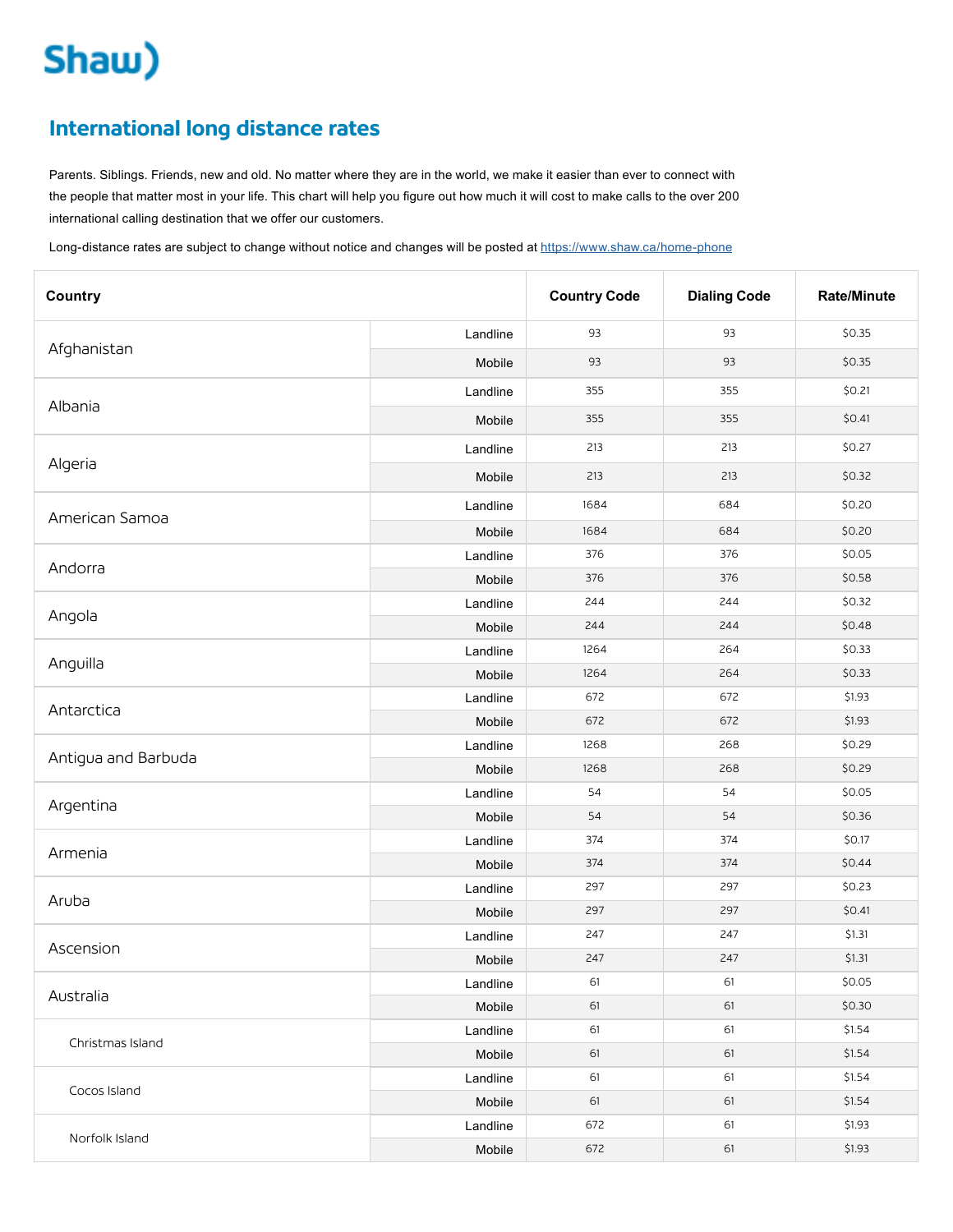| Country                |          | <b>Country Code</b> | <b>Dialing Code</b> | <b>Rate/Minute</b> |
|------------------------|----------|---------------------|---------------------|--------------------|
|                        | Landline | 43                  | 43                  | \$0.25             |
| Austria                | Mobile   | 43                  | 43                  | \$0.45             |
| Azerbaijani Republic   | Landline | 994                 | 994                 | \$0.36             |
|                        | Mobile   | 994                 | 994                 | \$0.36             |
|                        | Landline | 1242                | 242                 | \$0.11             |
| Bahamas                | Mobile   | 1242                | 242                 | \$0.11             |
|                        | Landline | 973                 | 973                 | \$0.30             |
| Bahrain                | Mobile   | 973                 | 973                 | \$0.30             |
|                        | Landline | 880                 | 880                 | \$0.16             |
| Bangladesh             | Mobile   | 880                 | 880                 | \$0.16             |
|                        | Landline | 1246                | 246                 | \$0.34             |
| <b>Barbados</b>        | Mobile   | 1246                | 246                 | \$0.34             |
|                        | Landline | 375                 | 375                 | \$0.48             |
| Belarus                | Mobile   | 375                 | 375                 | \$0.48             |
|                        | Landline | 32                  | 32                  | \$0.10             |
| Belgium                | Mobile   | 32                  | 32                  | \$0.45             |
|                        | Landline | 501                 | 501                 | \$0.35             |
| <b>Belize</b>          | Mobile   | 501                 | 501                 | \$0.43             |
| <b>Benin</b>           | Landline | 229                 | 229                 | \$0.20             |
|                        | Mobile   | 229                 | 229                 | \$0.20             |
|                        | Landline | 1441                | 441                 | \$0.15             |
| Bermuda                | Mobile   | 1441                | 441                 | \$0.15             |
| Bhutan                 | Landline | 975                 | 975                 | \$0.37             |
|                        | Mobile   | 975                 | 975                 | \$0.37             |
|                        | Landline | 591                 | 591                 | \$0.12             |
| Bolivia                | Mobile   | 591                 | 591                 | \$0.24             |
|                        | Landline | 387                 | 387                 | \$0.33             |
| Bosnia and Herzegovina | Mobile   | 387                 | 387                 | \$0.56             |
|                        | Landline | 267                 | 267                 | \$0.23             |
| Botswana               | Mobile   | 267                 | 267                 | \$0.40             |
|                        | Landline | 1284                | 284                 | \$0.25             |
| British Virgin Islands | Mobile   | 1284                | 284                 | \$0.25             |
|                        | Landline | 55                  | 55                  | \$0.05             |
| Brazil                 | Mobile   | 55                  | 55                  | \$0.23             |
|                        | Landline | 673                 | 673                 | \$0.05             |
| Brunei/Darussalam      | Mobile   | 673                 | 673                 | \$0.10             |
|                        | Landline | 359                 | 359                 | \$0.05             |
| Bulgaria               | Mobile   | 359                 | 359                 | \$0.57             |
|                        | Landline | 226                 | 226                 | \$0.30             |
| Burkina Faso           | Mobile   | 226                 | 226                 | \$0.30             |
|                        | Landline | 257                 | 257                 | \$0.30             |
| Burundi                | Mobile   | 257                 | 257                 | \$0.30             |
|                        | Landline | 855                 | 855                 | \$0.20             |
| Cambodia               | Mobile   | 855                 | 855                 | \$0.20             |
|                        | Landline | 237                 | 237                 | \$0.37             |
| Cameroon               | Mobile   | 237                 | 237                 | \$0.37             |

| Country                              |          | <b>Country Code</b> | <b>Dialing Code</b> | <b>Rate/Minute</b> |
|--------------------------------------|----------|---------------------|---------------------|--------------------|
|                                      | Landline | $\mathbf{1}$        |                     | \$0.05             |
| Canada                               | Mobile   | $\mathbf{1}$        |                     | \$0.05             |
|                                      | Landline | 238                 | 238                 | \$0.57             |
| Cape Verde                           | Mobile   | 238                 | 238                 | \$0.57             |
|                                      | Landline | 1345                | 345                 | \$0.33             |
| Cayman Islands                       | Mobile   | 1345                | 345                 | \$0.33             |
|                                      | Landline | 236                 | 236                 | \$0.30             |
| Central African Republic             | Mobile   | 236                 | 236                 | \$0.30             |
|                                      | Landline | 235                 | 235                 | \$0.46             |
| Chad                                 | Mobile   | 235                 | 235                 | \$0.46             |
|                                      | Landline | 56                  | 56                  | \$0.05             |
| Chile                                | Mobile   | 56                  | 56                  | \$0.32             |
|                                      | Landline | 86                  | 86                  | \$0.02             |
| China                                | Mobile   | 86                  | 86                  | \$0.02             |
|                                      | Landline | 57                  | 57                  | \$0.05             |
| Colombia                             | Mobile   | 57                  | 57                  | \$0.18             |
|                                      | Landline | 269                 | 269                 | \$0.67             |
| Comoros                              | Mobile   | 269                 | 269                 | \$0.77             |
|                                      | Landline | 242                 | 242                 | \$0.40             |
| Congo                                | Mobile   | 242                 | 242                 | \$0.40             |
|                                      | Landline | 243                 | 243                 | \$0.68             |
| Congo: Democratic                    | Mobile   | 243                 | 243                 | \$0.68             |
| Cook Islands                         | Landline | 682                 | 682                 | \$1.48             |
|                                      | Mobile   | 682                 | 682                 | \$1.48             |
|                                      | Landline | 506                 | 506                 | \$0.07             |
| Costa Rica                           | Mobile   | 506                 | 506                 | \$0.07             |
|                                      | Landline | 385                 | 385                 | \$0.05             |
| Croatia                              | Mobile   | 385                 | 385                 | \$0.42             |
|                                      | Landline | 53                  | 53                  | \$1.53             |
| Cuba                                 | Mobile   | 53                  | 53                  | \$1.53             |
|                                      | Landline | 357                 | 357                 | \$0.06             |
| Cyprus                               | Mobile   | 357                 | 357                 | \$0.06             |
|                                      | Landline | 420                 | 420                 | \$0.05             |
| Czech Republic                       | Mobile   | 420                 | 420                 | \$0.28             |
|                                      | Landline | 850                 | 850                 | \$1.03             |
| Democratic Peoples Republic Of Korea | Mobile   | 850                 | 850                 | \$1.03             |
|                                      | Landline | 45                  | 45                  | \$0.05             |
| Denmark                              | Mobile   | 45                  | 45                  | \$0.35             |
|                                      | Landline | 246                 | 246                 | \$2.28             |
| Diego Garcia                         | Mobile   | 246                 | 246                 | \$2.28             |
|                                      | Landline | 253                 | 253                 | \$0.69             |
| Djibouti                             | Mobile   | 253                 | 253                 | \$0.69             |
|                                      | Landline | 1767                | 767                 | \$0.39             |
| Dominica                             | Mobile   | 1767                | 767                 | \$0.39             |
|                                      | Landline | 1809, 1829, 1849    | 809, 829, 849       | \$0.13             |
| Dominican Republic                   | Mobile   | 1809                | 809                 | \$0.28             |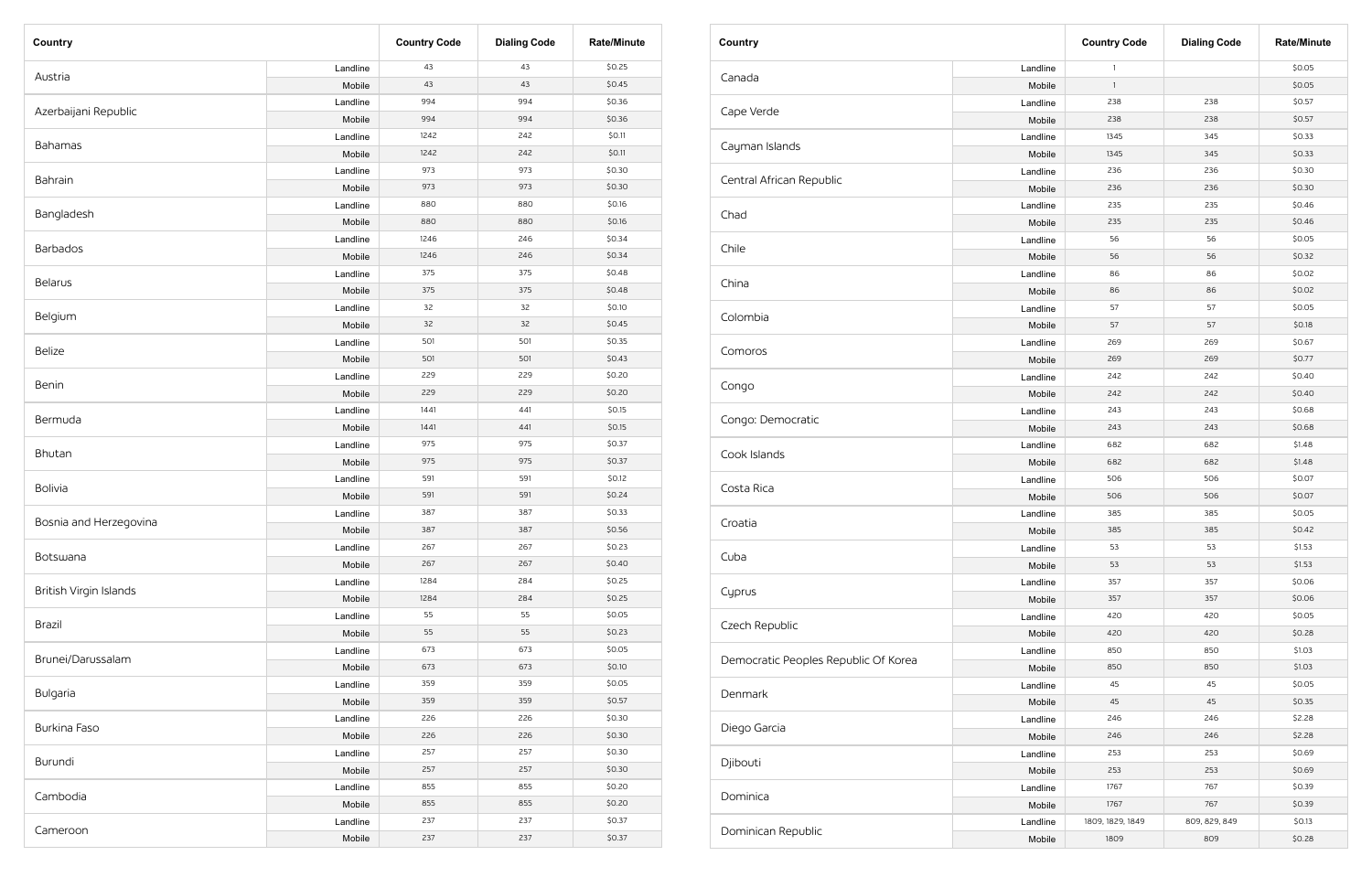| Country           |          | <b>Country Code</b> | <b>Dialing Code</b> | <b>Rate/Minute</b> |
|-------------------|----------|---------------------|---------------------|--------------------|
|                   | Landline | 670                 | 670                 | \$2.28             |
| East Timor        | Mobile   | 670                 | 670                 | \$2.28             |
|                   | Landline | 593                 | 593                 | \$0.26             |
| Ecuador           | Mobile   | 593                 | 593                 | \$0.47             |
|                   | Landline | 20                  | 20                  | \$0.25             |
| Egypt             | Mobile   | 20                  | 20                  | \$0.25             |
|                   | Landline | 503                 | 503                 | \$0.23             |
| El Salvador       | Mobile   | 503                 | 503                 | \$0.23             |
|                   | Landline | 240                 | 240                 | \$0.49             |
| Equatorial Guinea | Mobile   | 240                 | 240                 | \$0.49             |
|                   | Landline | 291                 | 291                 | \$0.57             |
| Eritrea           | Mobile   | 291                 | 291                 | \$0.57             |
|                   | Landline | 372                 | 372                 | \$0.05             |
| Estonia           | Mobile   | 372                 | 372                 | \$0.59             |
|                   | Landline | 251                 | 251                 | \$0.59             |
| Ethiopia          | Mobile   | 251                 | 251                 | \$0.59             |
|                   | Landline | 500                 | 500                 | \$1.31             |
| Falkland Islands  | Mobile   | 500                 | 500                 | \$1.31             |
| Faroe Islands     | Landline | 298                 | 298                 | \$0.33             |
|                   | Mobile   | 298                 | 298                 | \$0.33             |
| Fiji              | Landline | 679                 | 679                 | \$0.27             |
|                   | Mobile   | 679                 | 679                 | \$0.27             |
| Finland           | Landline | 358                 | 358                 | \$0.05             |
|                   | Mobile   | 358                 | 358                 | \$0.40             |
|                   | Landline | 33                  | 33                  | \$0.05             |
| France            | Mobile   | 33                  | 33                  | \$0.21             |
|                   | Landline | 594                 | 594                 | \$0.20             |
| French Guiana     | Mobile   | 594                 | 594                 | \$0.36             |
|                   | Landline | 689                 | 689                 | \$0.41             |
| French Polynesia  | Mobile   | 689                 | 689                 | \$0.41             |
|                   | Landline | 241                 | 241                 | \$0.30             |
| Gabonese Republic | Mobile   | 241                 | 241                 | \$0.30             |
|                   | Landline | 220                 | 220                 | \$0.48             |
| Gambia            | Mobile   | 220                 | 220                 | \$0.48             |
|                   | Landline | 995                 | 995                 | \$0.15             |
| Georgia           | Mobile   | 995                 | 995                 | \$0.31             |
|                   | Landline | 49                  | 49                  | \$0.07             |
| Germany           | Mobile   | 49                  | 49                  | \$0.27             |
|                   | Landline | 233                 | 233                 | \$0.16             |
| Ghana             | Mobile   | 233                 | 233                 | \$0.27             |
|                   | Landline | 350                 | 350                 | \$0.06             |
| Gibraltar         | Mobile   | 350                 | 350                 | \$0.66             |
|                   | Landline | 30                  | 30                  | \$0.05             |
| Greece            | Mobile   | 30                  | 30                  | \$0.30             |
|                   | Landline | 299                 | 299                 | \$0.78             |
| Greenland         | Mobile   | 299                 | 299                 | \$0.78             |

| Country                 |          | <b>Country Code</b> | <b>Dialing Code</b> | <b>Rate/Minute</b> |
|-------------------------|----------|---------------------|---------------------|--------------------|
| Grenada                 | Landline | 1473                | 473                 | \$0.27             |
|                         | Mobile   | 1473                | 473                 | \$0.46             |
|                         | Landline | 590                 | 590                 | \$0.08             |
| Guadeloupe              | Mobile   | 590                 | 590                 | \$0.63             |
|                         | Landline | 1671                | 671                 | \$0.06             |
| Guam                    | Mobile   | 1671                | 671                 | \$0.06             |
|                         | Landline | 502                 | 502                 | \$0.11             |
| Guatemala               | Mobile   | 502                 | 502                 | \$0.25             |
|                         | Landline | 224                 | 224                 | \$0.30             |
| Guinea                  | Mobile   | 224                 | 224                 | \$0.30             |
|                         | Landline | 245                 | 245                 | \$1.14             |
| Guinea Bissau           | Mobile   | 245                 | 245                 | \$1.14             |
|                         | Landline | 592                 | 592                 | \$0.58             |
| Guyana                  | Mobile   | 592                 | 592                 | \$0.58             |
|                         | Landline | 509                 | 509                 | \$0.41             |
| Haiti                   | Mobile   | 509                 | 509                 | \$0.55             |
|                         | Landline | 504                 | 504                 | \$0.23             |
| Honduras                | Mobile   | 504                 | 504                 | \$0.23             |
| Hong Kong               | Landline | 852                 | 852                 | \$0.02             |
|                         | Mobile   | 852                 | 852                 | \$0.02             |
|                         | Landline | 36                  | 36                  | \$0.05             |
| Hungary                 | Mobile   | 36                  | 36                  | \$0.37             |
|                         | Landline | 354                 | 354                 | \$0.05             |
| Iceland                 | Mobile   | 354                 | 354                 | \$0.48             |
|                         | Landline | 91                  | 91                  | \$0.07             |
| India                   | Mobile   | 91                  | 91                  | \$0.07             |
|                         | Landline | 62                  | 62                  | \$0.05             |
| Indonesia               | Mobile   | 62                  | 62                  | \$0.27             |
|                         | Landline | 98                  | 98                  | \$0.16             |
| Iran                    | Mobile   | 98                  | 98                  | \$0.23             |
|                         | Landline | 964                 | 964                 | \$0.27             |
| Iraq                    | Mobile   | 964                 | 964                 | \$0.44             |
|                         | Landline | 353                 | 353                 | \$0.05             |
| Ireland                 | Mobile   | 353                 | 353                 | \$0.25             |
|                         | Landline | 972                 | 972                 | \$0.05             |
| Israel                  | Mobile   | 972                 | 972                 | \$0.13             |
|                         | Landline | 972                 | 972                 | \$0.21             |
| <b>Israel Palestine</b> | Mobile   | 972                 | 972                 | \$0.21             |
|                         | Landline | 39                  | 39                  | \$0.05             |
| Italy                   | Mobile   | 39                  | 39                  | \$0.27             |
|                         | Landline | 225                 | 225                 | \$0.30             |
| Ivory Coast             | Mobile   | 225                 | 225                 | \$0.35             |
|                         | Landline | 1876                | 876                 | \$0.50             |
| Jamaica                 | Mobile   | 1876                | 876                 | \$0.50             |
|                         | Landline | 81                  | 81                  | \$0.05             |
| Japan                   | Mobile   | 81                  | 81                  | \$0.22             |
|                         |          |                     |                     |                    |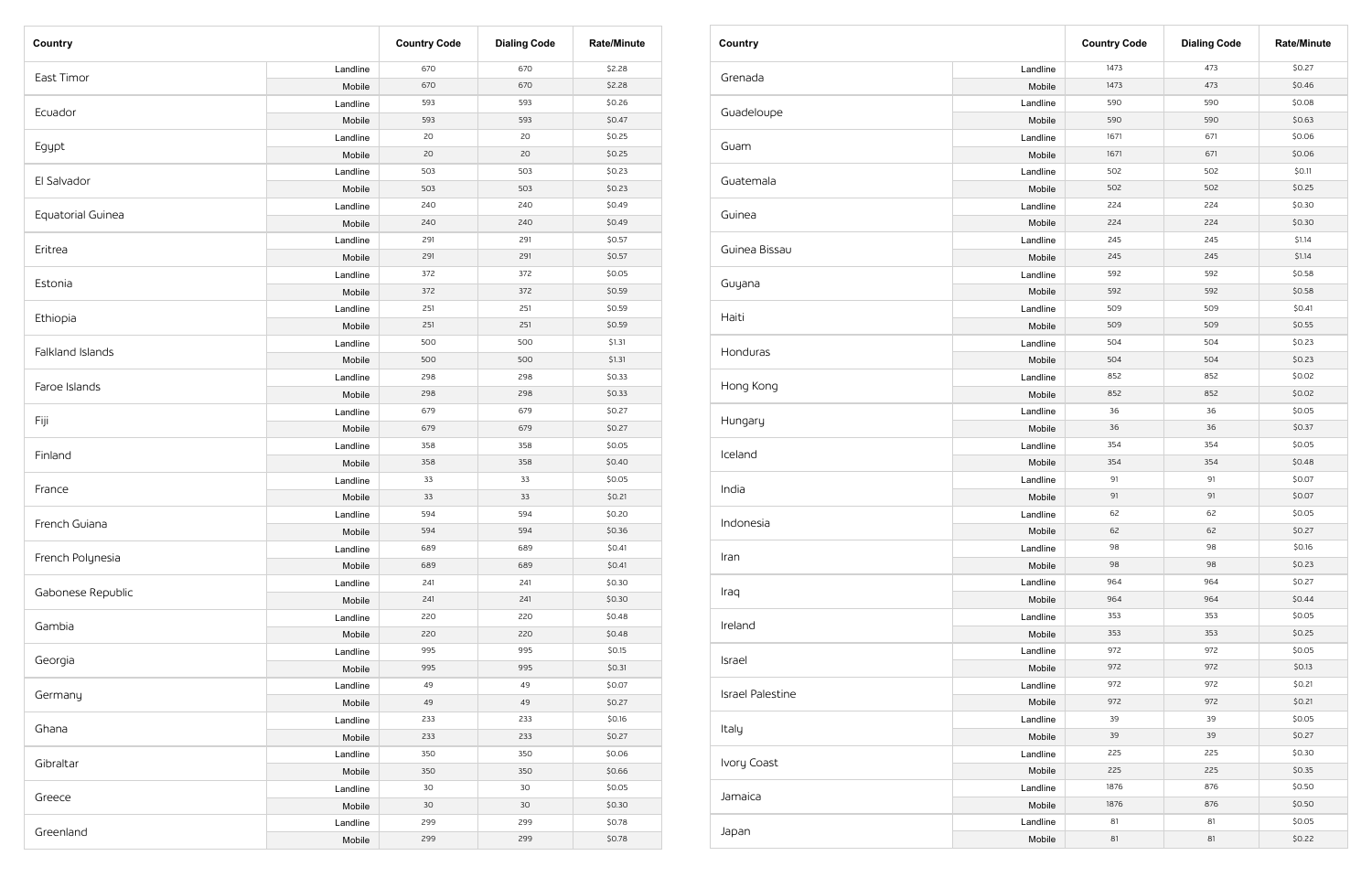| Country       |          | <b>Country Code</b> | <b>Dialing Code</b> | <b>Rate/Minute</b> |
|---------------|----------|---------------------|---------------------|--------------------|
|               | Landline | 962                 | 962                 | \$0.06             |
| Jordan        | Mobile   | 962                 | 962                 | \$0.27             |
| Kazakhstan    | Landline | 77                  | 77                  | \$0.14             |
|               | Mobile   | 77                  | 77                  | \$0.24             |
|               | Landline | 254                 | 254                 | \$0.15             |
| Kenya         | Mobile   | 254                 | 254                 | \$0.53             |
|               | Landline | 686                 | 686                 | \$1.25             |
| Kiribati      | Mobile   | 686                 | 686                 | \$1.38             |
| South Korea   | Landline | 82                  | 82                  | \$0.05             |
|               | Mobile   | 82                  | 82                  | \$0.11             |
|               | Landline | 383                 | 383                 | \$0.20             |
| Kosovo        | Mobile   | 383                 | 383                 | \$0.45             |
|               | Landline | 965                 | 965                 | \$0.19             |
| Kuwait        | Mobile   | 965                 | 965                 | \$0.19             |
|               | Landline | 996                 | 996                 | \$0.21             |
| Kyrgyzstan    | Mobile   | 996                 | 996                 | \$0.21             |
|               | Landline | 856                 | 856                 | \$0.16             |
| Laos          | Mobile   | 856                 | 856                 | \$0.16             |
| Latvia        | Landline | 371                 | 371                 | \$0.20             |
|               | Mobile   | 371                 | 371                 | \$0.40             |
|               | Landline | 961                 | 961                 | \$0.24             |
| Lebanon       | Mobile   | 961                 | 961                 | \$0.43             |
|               | Landline | 266                 | 266                 | \$0.46             |
| Lesotho       | Mobile   | 266                 | 266                 | \$0.46             |
|               | Landline | 231                 | 231                 | \$0.44             |
| Liberia       | Mobile   | 231                 | 231                 | \$0.49             |
|               | Landline | 218                 | 218                 | \$0.42             |
| Libya         | Mobile   | 218                 | 218                 | \$0.42             |
|               | Landline | 423                 | 423                 | \$0.08             |
| Liechtenstein | Mobile   | 423                 | 423                 | \$1.06             |
|               | Landline | 370                 | 370                 | \$0.05             |
| Lithuania     | Mobile   | 370                 | 370                 | \$0.37             |
|               | Landline | 352                 | 352                 | \$0.05             |
| Luxembourg    | Mobile   | 352                 | 352                 | \$0.38             |
|               | Landline | 853                 | 853                 | \$0.08             |
| Масаи         | Mobile   | 853                 | 853                 | \$0.08             |
|               | Landline | 389                 | 389                 | \$0.23             |
| Macedonia     | Mobile   | 389                 | 389                 | \$0.55             |
|               | Landline | 261                 | 261                 | \$0.50             |
| Madagascar    | Mobile   | 261                 | 261                 | \$0.50             |
|               | Landline | 265                 | 265                 | \$0.15             |
| Malawi        | Mobile   | 265                 | 265                 | \$0.15             |
|               | Landline | 60                  | 60                  | \$0.05             |
| Malaysia      | Mobile   | 60                  | 60                  | \$0.08             |
|               | Landline | 960                 | 960                 | \$0.72             |
| Maldives      | Mobile   | 960                 | 960                 | \$0.82             |

| <b>Country</b>       |          | <b>Country Code</b> | <b>Dialing Code</b> | <b>Rate/Minute</b> |
|----------------------|----------|---------------------|---------------------|--------------------|
|                      | Landline | 223                 | 223                 | \$0.27             |
| Mali                 | Mobile   | 223                 | 223                 | \$0.52             |
|                      | Landline | 356                 | 356                 | \$0.24             |
| Malta                | Mobile   | 356                 | 356                 | \$0.65             |
|                      | Landline | 692                 | 692                 | \$0.72             |
| Marshall Islands     | Mobile   | 692                 | 692                 | \$0.72             |
|                      | Landline | 596                 | 596                 | \$0.21             |
| Martinique           | Mobile   | 596                 | 596                 | \$0.64             |
|                      | Landline | 222                 | 222                 | \$0.49             |
| Mauritania           | Mobile   | 222                 | 222                 | \$0.49             |
|                      | Landline | 230                 | 230                 | \$0.21             |
| Mauritius            | Mobile   | 230                 | 230                 | \$0.21             |
|                      | Landline | 52                  | 52                  | \$0.07             |
| Mexico               | Mobile   | 52                  | 52                  | \$0.16             |
|                      | Landline | 691                 | 691                 | \$0.55             |
| Micronesia           | Mobile   | 691                 | 691                 | \$0.55             |
|                      | Landline | 373                 | 373                 | \$0.25             |
| Moldova              | Mobile   | 373                 | 373                 | \$0.40             |
| Monaco               | Landline | 377                 | 377                 | \$0.07             |
|                      | Mobile   | 377                 | 377                 | \$0.35             |
|                      | Landline | 377                 | 377                 | \$0.43             |
| Monco Kosovo         | Mobile   | 377                 | 377                 | \$0.43             |
| Mongolia             | Landline | 976                 | 976                 | \$0.08             |
|                      | Mobile   | 976                 | 976                 | \$0.08             |
|                      | Landline | 382                 | 382                 | \$0.25             |
| Montenegro           | Mobile   | 382                 | 382                 | \$0.25             |
|                      | Landline | 1664                | 664                 | \$0.35             |
| Montserrat           | Mobile   | 1664                | 664                 | \$0.35             |
|                      | Landline | 212                 | 212                 | \$0.36             |
| Morocco              | Mobile   | 212                 | 212                 | \$0.54             |
|                      | Landline | 258                 | 258                 | \$0.28             |
| Mozambique           | Mobile   | 258                 | 258                 | \$0.33             |
|                      | Landline | 95                  | 95                  | \$0.65             |
| Myanmar Burma        | Mobile   | 95                  | 95                  | \$0.65             |
|                      | Landline | 264                 | 264                 | \$0.20             |
| Namibia              | Mobile   | 264                 | 264                 | \$0.43             |
|                      | Landline | 674                 | 674                 | \$2.08             |
| Nauru                | Mobile   | 674                 | 674                 | \$2.08             |
|                      | Landline | 977                 | 977                 | \$0.55             |
| Nepal                | Mobile   | 977                 | 977                 | \$0.55             |
|                      | Landline | 31                  | 31                  | \$0.05             |
| Netherlands          | Mobile   | 31                  | 31                  | \$0.42             |
|                      | Landline | 599                 | 599                 | \$0.23             |
| Netherlands Antilles | Mobile   | 599                 | 599                 | \$0.23             |
|                      | Landline | 687                 | 687                 | \$0.62             |
| New Caledonia        | Mobile   | 687                 | 687                 | \$0.62             |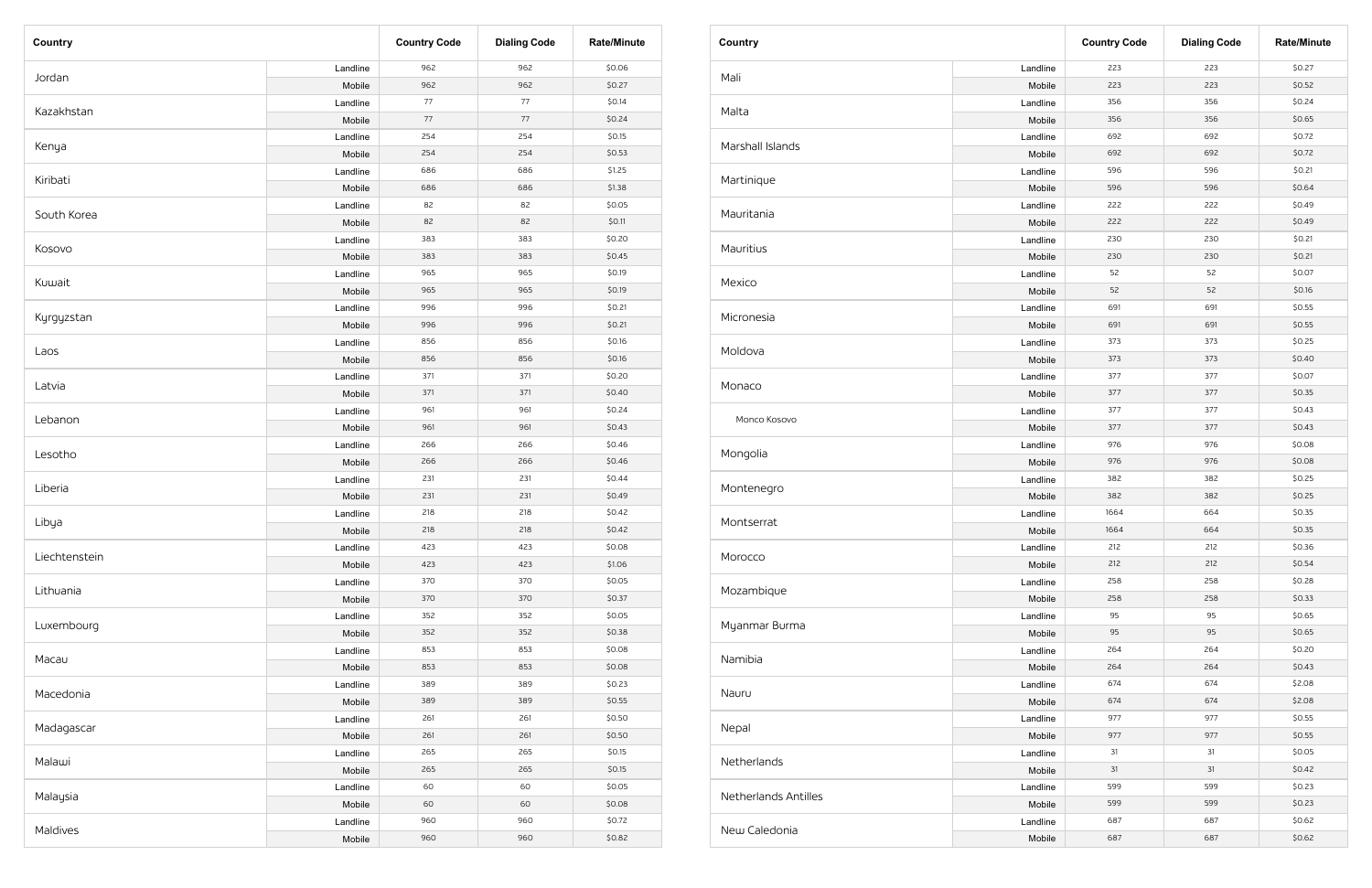| Country                  |          | <b>Country Code</b> | <b>Dialing Code</b> | <b>Rate/Minute</b> |
|--------------------------|----------|---------------------|---------------------|--------------------|
|                          | Landline | 64                  | 64                  | \$0.05             |
| New Zealand              | Mobile   | 64                  | 64                  | \$0.36             |
|                          | Landline | 505                 | 505                 | \$0.31             |
| Nicaragua                | Mobile   | 505                 | 505                 | \$0.44             |
|                          | Landline | 227                 | 227                 | \$0.30             |
| Niger                    | Mobile   | 227                 | 227                 | \$0.30             |
|                          | Landline | 234                 | 234                 | \$0.15             |
| Nigeria                  | Mobile   | 234                 | 234                 | \$0.40             |
|                          | Landline | 683                 | 683                 | \$1.61             |
| Niue                     | Mobile   | 683                 | 683                 | \$1.76             |
|                          | Landline | 1670                | 670                 | \$0.16             |
| Northern Mariana Islands | Mobile   | 1670                | 670                 | \$0.16             |
|                          | Landline | 47                  | 47                  | \$0.05             |
| Norway                   | Mobile   | 47                  | 47                  | \$0.31             |
|                          | Landline | 968                 | 968                 | \$0.39             |
| Oman                     | Mobile   | 968                 | 968                 | \$0.39             |
| Pakistan                 | Landline | 92                  | 92                  | \$0.15             |
|                          | Mobile   | 92                  | 92                  | \$0.15             |
| Palau                    | Landline | 680                 | 680                 | \$0.85             |
|                          | Mobile   | 680                 | 680                 | \$0.85             |
|                          | Landline | 970                 | 972                 | \$0.40             |
| Palestine                | Mobile   | 970                 | 972                 | \$0.40             |
|                          | Landline | 507                 | 507                 | \$0.05             |
| Panama                   | Mobile   | 507                 | 507                 | \$0.05             |
|                          | Landline | 675                 | 675                 | \$1.69             |
| Papua New Guinea         | Mobile   | 675                 | 675                 | \$1.69             |
|                          | Landline | 595                 | 595                 | \$0.14             |
| Paraguay                 | Mobile   | 595                 | 595                 | \$0.34             |
|                          | Landline | 51                  | 51                  | \$0.05             |
| Peru                     | Mobile   | 51                  | 51                  | \$0.49             |
|                          | Landline | 63                  | 63                  | \$0.18             |
| Philippines              | Mobile   | 63                  | 63                  | \$0.18             |
|                          | Landline | 48                  | 48                  | \$0.07             |
| Poland                   | Mobile   | 48                  | 48                  | \$0.25             |
|                          | Landline | 351                 | 351                 | \$0.05             |
| Portugal                 | Mobile   | 351                 | 351                 | \$0.38             |
|                          | Landline | 1787, 1939          | 787, 939            | \$0.05             |
| Puerto Rico              | Mobile   | 1787, 1939          | 787, 939            | \$0.05             |
|                          | Landline | 974                 | 974                 | \$0.59             |
| Qatar                    | Mobile   | 974                 | 974                 | \$0.59             |
|                          | Landline | 262                 | 262                 | \$0.23             |
| Reunion Island           | Mobile   | 262                 | 262                 | \$0.57             |
|                          | Landline | 40                  | 40                  | \$0.09             |
| Romania                  | Mobile   | 40                  | 40                  | \$0.52             |
|                          | Landline | $\overline{7}$      | $\overline{7}$      | \$0.05             |
| Russia                   | Mobile   | $\overline{7}$      | $\sqrt{ }$          | \$0.24             |

| Country                                              |          | <b>Country Code</b> | <b>Dialing Code</b> | <b>Rate/Minute</b> |
|------------------------------------------------------|----------|---------------------|---------------------|--------------------|
|                                                      | Landline | 250                 | 250                 | \$0.30             |
| Rwandese Republic                                    | Mobile   | 250                 | 250                 | \$0.30             |
|                                                      | Landline | 290                 | 290                 | \$1.40             |
| Saint Helena                                         | Mobile   | 290                 | 290                 | \$1.40             |
|                                                      | Landline | 1869                | 869                 | \$0.37             |
| Saint Kitts and Nevis                                | Mobile   | 1869                | 869                 | \$0.37             |
|                                                      | Landline | 1758                | 758                 | \$0.45             |
| Saint Lucia                                          | Mobile   | 1758                | 758                 | \$0.45             |
|                                                      | Landline | 1721                | 721                 | \$0.30             |
| Saint Maarten                                        | Mobile   | 1721                | 721                 | \$0.30             |
|                                                      | Landline | 508                 | 508                 | \$0.36             |
| Saint Pierre and Miquelon                            | Mobile   | 508                 | 508                 | \$0.36             |
|                                                      | Landline | 1784                | 784                 | \$0.43             |
| Saint Vincent and the Grenadines                     | Mobile   | 1784                | 784                 | \$0.43             |
|                                                      | Landline | 378                 | 378                 | \$0.06             |
| San Marino                                           | Mobile   | 378                 | 378                 | \$0.06             |
|                                                      | Landline | 239                 | 239                 | \$1.90             |
| Sao Tome and Principe                                | Mobile   | 239                 | 239                 | \$1.90             |
| Satellite Telephone: Inmarsat<br>East Atlantic Ocean | Mobile   | 871                 | 871                 | \$13.23            |
| Satellite Telephone: Inmarsat<br>Indian Ocean        | Mobile   | 873                 | 873                 | \$13.23            |
| Satellite Telephone: Inmarsat<br>Pacific Ocean       | Mobile   | 872                 | 872                 | \$13.23            |
| Satellite Telephone: Inmarsat<br><b>SNAC</b>         | Mobile   | 870                 | 870                 | \$17.50            |
| Satellite Telephone: Inmarsat<br>West Atlantic Ocean | Mobile   | 874                 | 874                 | \$13.23            |
|                                                      | Landline | 881                 | 881                 | \$4.50             |
| Satellite Telephone: Iridium                         | Mobile   | 881                 | 881                 | \$4.50             |
|                                                      | Landline | 882                 | 882                 | \$10.05            |
| Satellite Telephone: Thuraya                         | Mobile   | 882                 | 882                 | \$10.05            |
|                                                      | Landline | 966                 | 966                 | \$0.35             |
| Saudi Arabia                                         |          | 966                 | 966                 | \$0.46             |
|                                                      | Mobile   | 221                 | 221                 | \$0.33             |
| Senegal                                              | Landline | 221                 | 221                 | \$0.40             |
|                                                      | Mobile   | 381                 | 381                 | \$0.40             |
| Serbia                                               | Landline |                     | 381                 | \$0.40             |
|                                                      | Mobile   | 381                 |                     |                    |
| Seychelles                                           | Landline | 248                 | 248                 | \$0.44             |
|                                                      | Mobile   | 248                 | 248                 | \$0.44             |
| Sierra Leone                                         | Landline | 232                 | 232                 | \$0.45             |
|                                                      | Mobile   | 232                 | 232                 | \$0.47             |

## Rwandese Republic Saint Helena Saint Kitts and Nevis Saint Lucia Saint Maarten Saint Pierre and Miquelon Saint Vincent and the Grenadines San Marino Sao Tome and Principe Satellite Telephone: Inmarsat East Atlantic Ocean Satellite Telephone: Inmarsat Indian Ocean Satellite Telephone: Inmarsat Pacific Ocean Satellite Telephone: Inmarsat SNAC Satellite Telephone: Inmarsat West Atlantic Ocean Satellite Telephone: Iridium Satellite Telephone: Thuraya Saudi Arabia Senegal Serbia Seychelles Sierra Leone